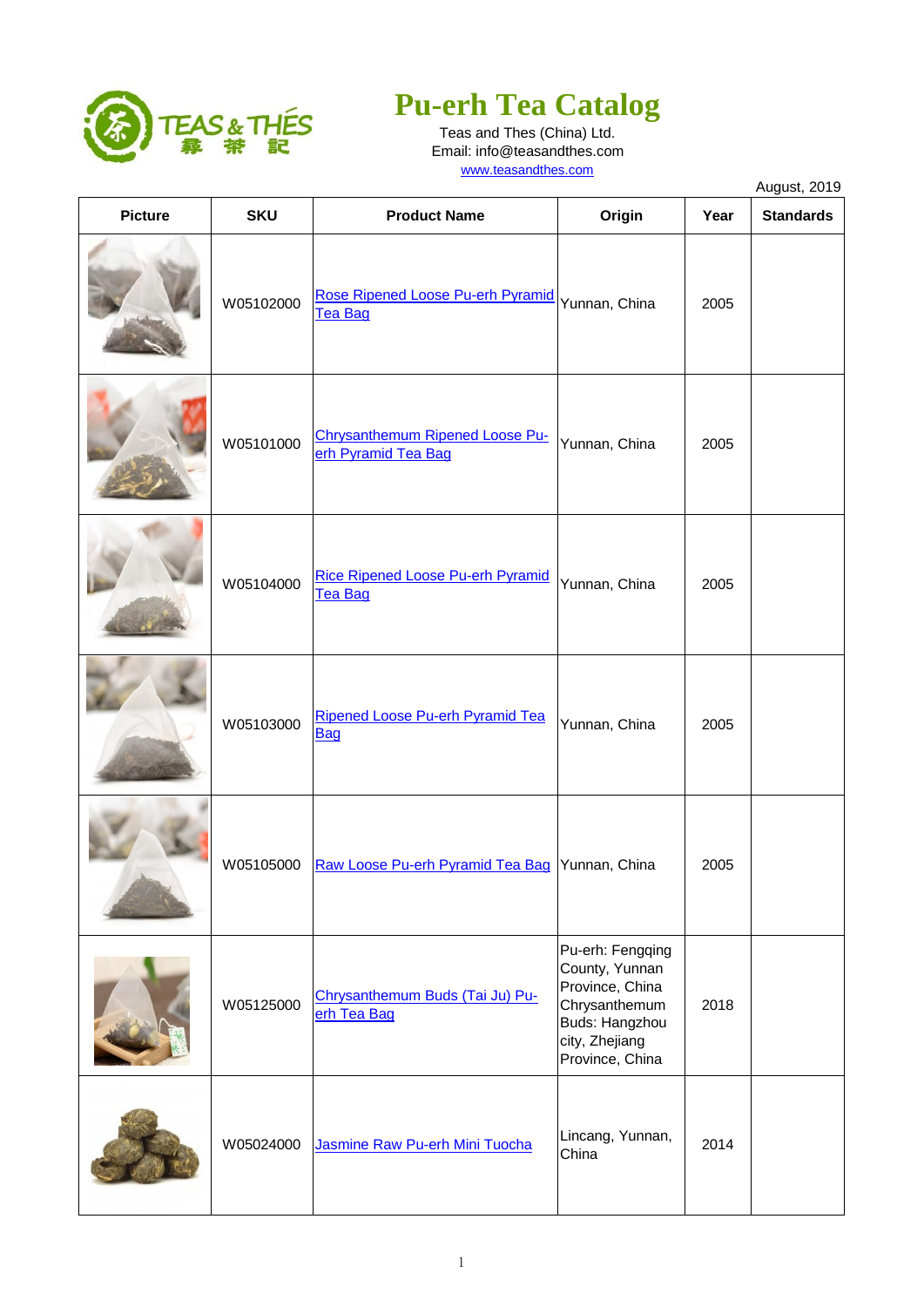| <b>Picture</b> | <b>SKU</b> | <b>Product Name</b>                                    | Origin                                                   | Year | <b>Standards</b> |
|----------------|------------|--------------------------------------------------------|----------------------------------------------------------|------|------------------|
|                | W05025000  | Lotus Leaf Raw Pu-erh Mini Tuocha                      | Lincang, Yunnan,<br>China                                | 2012 |                  |
|                | W05026000  | <b>Raw Pu-erh Mini Tuocha</b>                          | Lincang, Yunnan,<br>China                                | 2014 |                  |
|                | W05023000  | Yunnan Palace Ripened Pu-erh<br>Loose Tea 2007         | Lincang $(oversrightarrow{\pi}$ 南),<br>Yunnan, China     | 2007 |                  |
|                | W05107000  | <b>Moonlight Beauty Raw Pu-erh Loose</b><br><b>Tea</b> | Bulang Mountain,<br>Menghai,<br>Xishuangbanna,<br>Yunnan | 2018 |                  |
|                | W05110000  | <b>Ancient Tree Dragon Ball Raw Pu-</b><br>erh Tea     | Jinggu, Pu'er City,<br>Yunnan Province                   | 2017 |                  |
|                | W05020000  | <b>Aged Chenpi Ripened Tangerine Pu-</b><br>erh        | Yunnan, China                                            | 2016 |                  |
|                | W05018000  | Fengqing Old Tree Raw Pu-erh Cake<br>Tea 2013          | Fengqing, Yunnan                                         | 2013 |                  |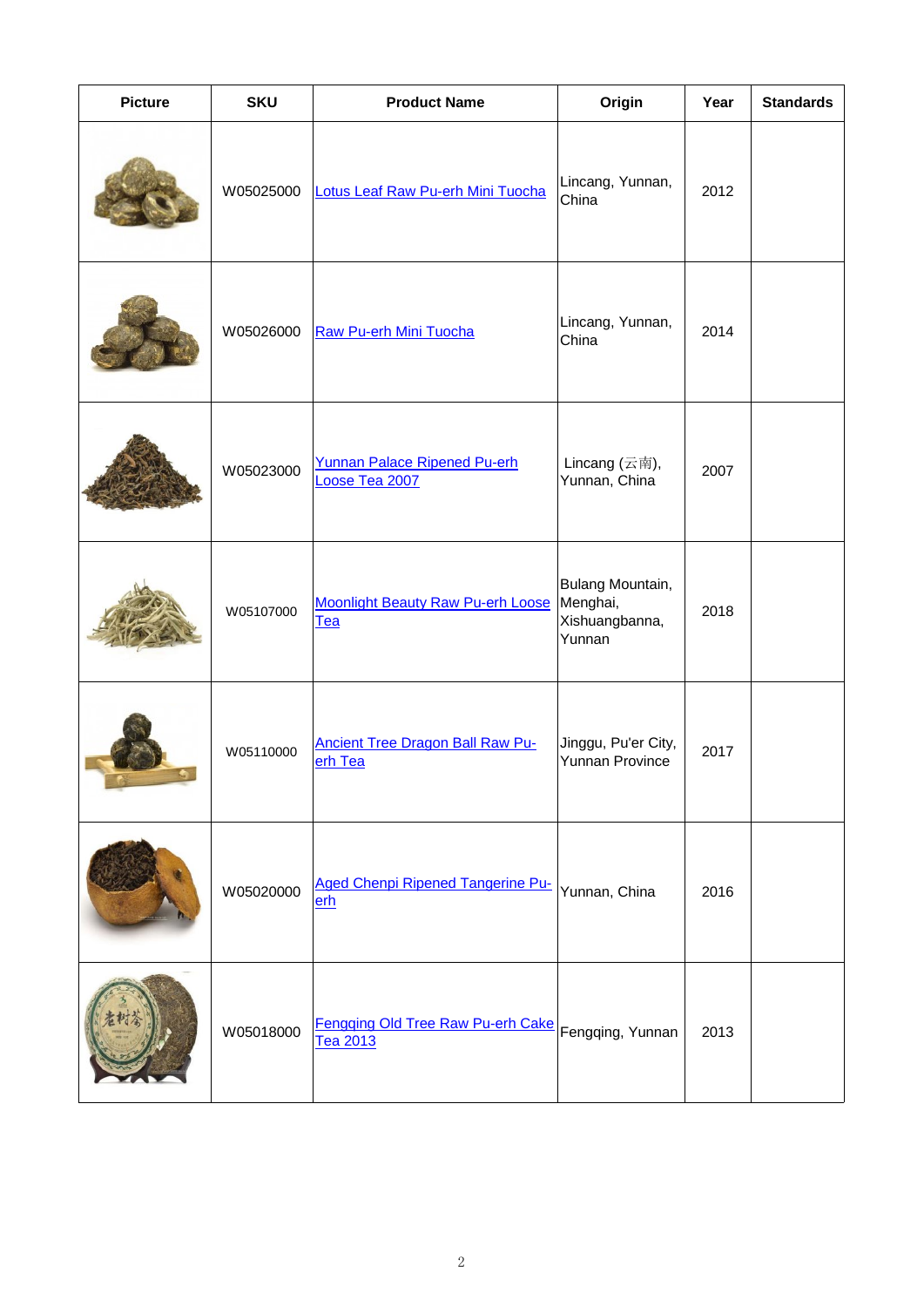| <b>Picture</b> | <b>SKU</b> | <b>Product Name</b>                                                       | Origin                                     | Year | <b>Standards</b>          |
|----------------|------------|---------------------------------------------------------------------------|--------------------------------------------|------|---------------------------|
|                | W05001000  | <b>Ripened Aged Loose Pu-erh Tea</b>                                      | Simao(思茅),<br>Pu'er, Yunnan,<br>China      | 2010 | Eurofins<br>Certification |
|                | W05012000  | <b>Fengqing Ancient Tree Spring Chun</b><br>Jian Raw Pu-erh Cake Tea 2012 | Fengqing(凤庆),<br>Lincang, Yunnan,<br>China | 2012 |                           |
|                | W05010000  | 2006 Fengqing Raw Pu-erh Tea<br>Tuocha 100g                               | Fengqing(凤庆),<br>Lincang, Yunnan,<br>China | 2006 |                           |
|                | W05019000  | Ripened Cube Tuocha Pu-erh Mini<br><b>Brick 2006</b>                      | Yunnan, China                              | 2006 |                           |
|                | W05002000  | Ripened Aged Pu-erh Mini Tuocha                                           | Simao, Pu'er,<br>Yunnan, China             | 2007 |                           |
|                | W05003000  | <b>Ripened Rose Pu-erh Mini Tuocha</b>                                    | Simao, Pu'er,<br>Yunnan, China             | 2008 |                           |
|                | W05004000  | <b>Ripened Chrysanthemum Pu-erh</b><br>Mini Tuocha                        | Simao, Pu'er,<br>Yunnan, China             | 2008 |                           |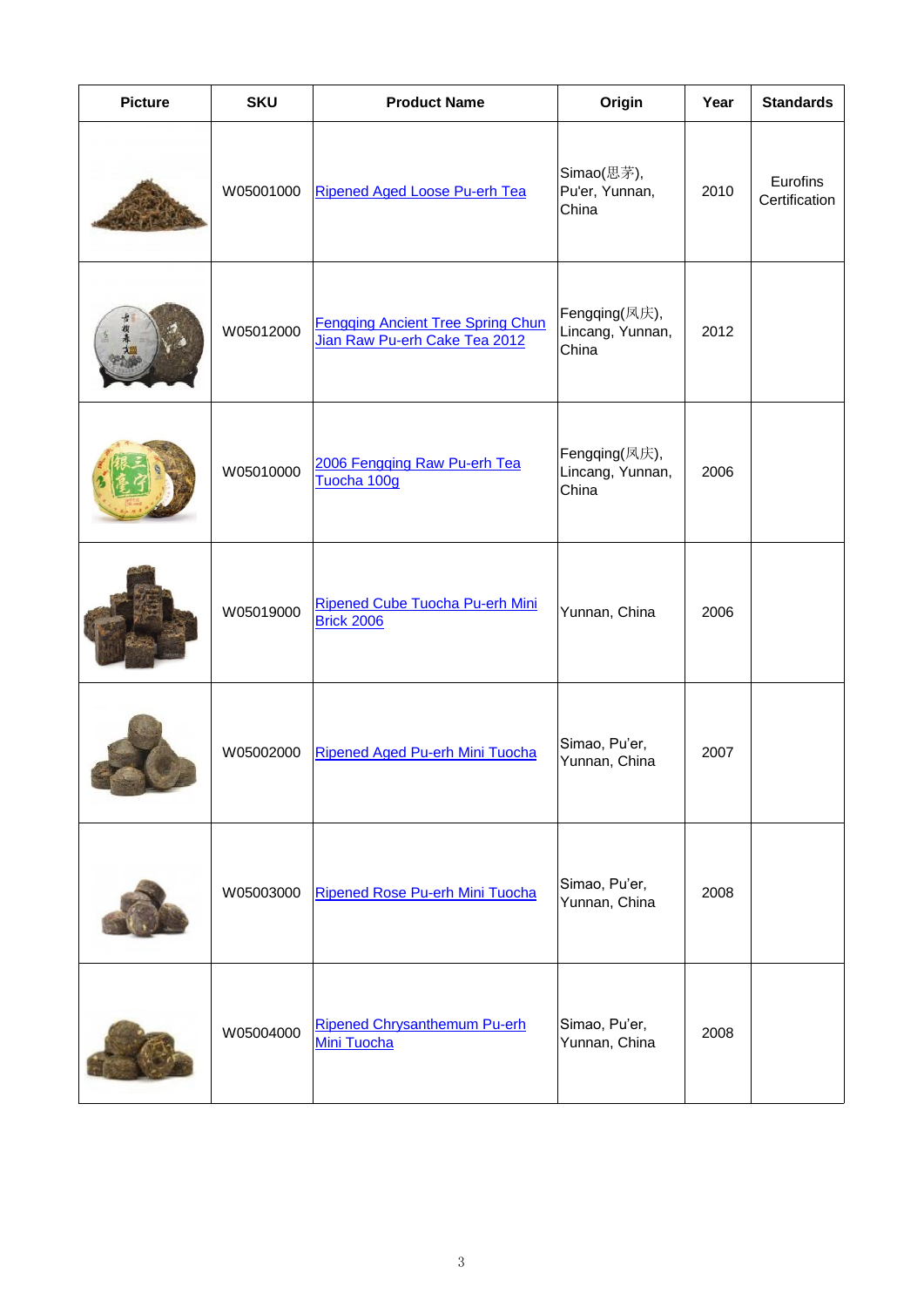| <b>Picture</b> | <b>SKU</b> | <b>Product Name</b>                                              | Origin                                                                          | Year | <b>Standards</b> |
|----------------|------------|------------------------------------------------------------------|---------------------------------------------------------------------------------|------|------------------|
|                | W05027000  | Menghai Palace Ripened Pu-erh<br>Cake Tea 2008                   | <b>Bulang Mountain</b><br>in Menghai,<br>Xishuangbanna,<br>Yunnan, China        | 2008 |                  |
|                | W05028000  | <b>Palace Ripened Pu-erh Brick Tea</b><br>2007                   | <b>Bulang Mountain</b><br>in Menghai,<br>Xishuangbanna,<br>Yunnan, China        | 2007 |                  |
|                | W05115000  | Organic Yunnan Ripened Loose Pu-<br>erh Tea                      | Cangyuan<br>County, Lincang<br>City, Yunnan                                     | 2016 | Organic          |
|                | W05116000  | <b>Organic Yunnan Palace Ripened</b><br>Loose Pu-erh Tea         | Cangyuan County,<br>Lincang City,<br>Yunnan                                     | 2016 | Organic          |
|                | W05124000  | Ripened Aged Loose Pu-erh Tea -<br>Grade 3                       | Mengyou Town,<br>Fengqing County,<br>Lincang City,<br>Yunnan Province,<br>China | 2013 |                  |
|                | W05122000  | <b>Xinhui Green Mandarin Orange</b><br><b>Ripened Pu-erh Tea</b> | Jinggu, Pu-erh<br>City, Yunnan<br>Province                                      | 2017 |                  |
|                | W05121000  | <b>Organic Ripened Pu-erh Mini Tuocha</b>                        | Cangyuan County,<br>Lincang City,<br>Yunnan Province,<br>China                  | 2015 | Organic          |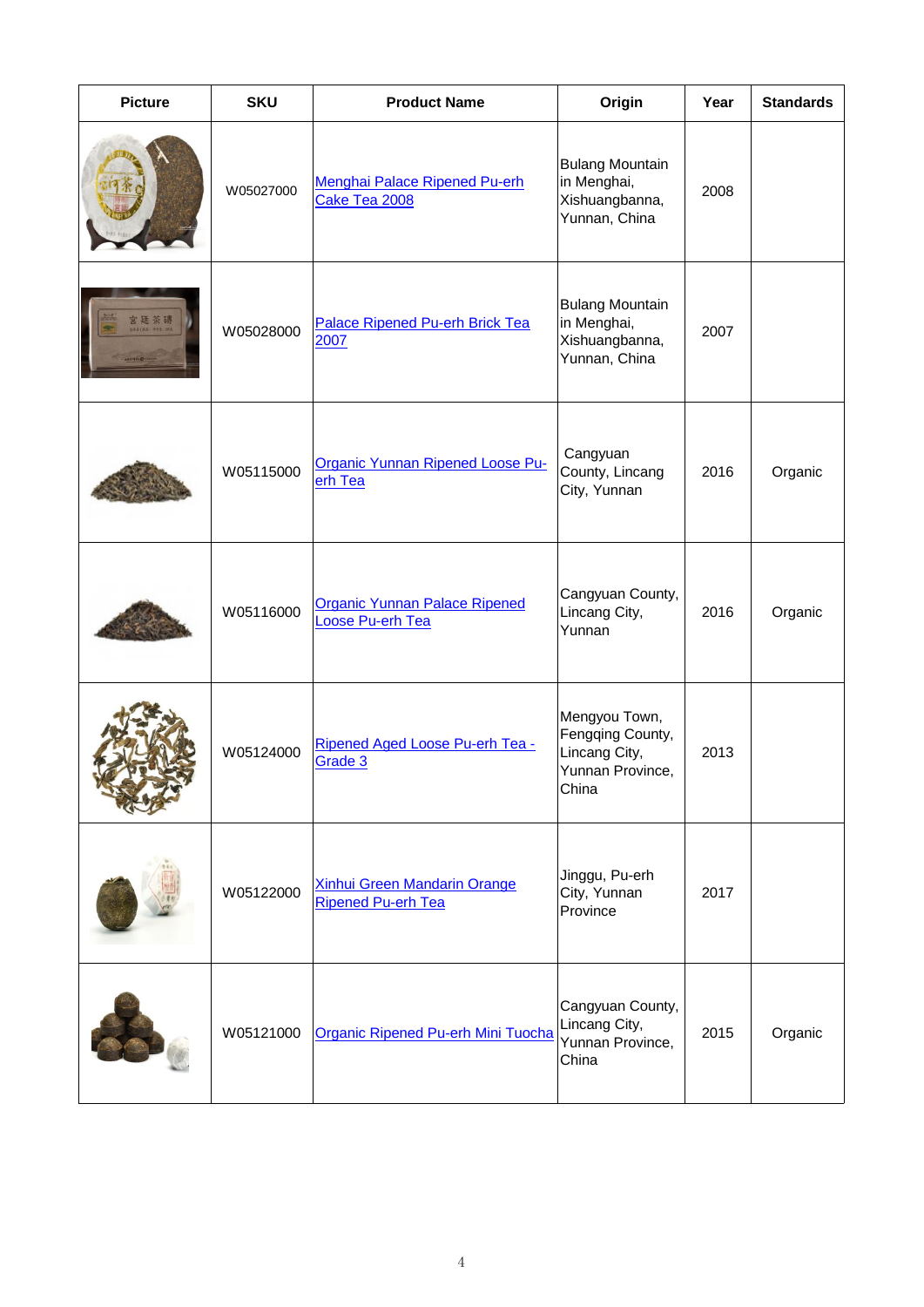| <b>Picture</b> | <b>SKU</b> | <b>Product Name</b>                                                | Origin                                                          | Year | <b>Standards</b> |
|----------------|------------|--------------------------------------------------------------------|-----------------------------------------------------------------|------|------------------|
|                | W05006000  | Fengging Golden Buds Ripened Pu-<br>erh Cake Tea 2013              | Fengqing,<br>Lincang, Yunnan                                    | 2013 |                  |
|                | W05117000  | Menghai Raw Pu-erh Cake Tea 2018 Menghai County,<br>- Dog Year     | Bulang Mountain,<br>Xishuangbanna,<br>Yunnan                    | 2018 |                  |
|                | W05118000  | <b>Menghai Palace Ripened Pu-erh</b><br>Cake Tea 2009              | Bulang Mountain,<br>Menghai County,<br>Xishuangbanna,<br>Yunnan | 2009 |                  |
|                | W05021000  | <b>Menghai Golden Buds Tribute</b><br>Ripened Pu-erh Cake Tea 2009 | Bulang Mountain,<br>Menghai County,<br>Xishuangbanna,<br>Yunnan | 2009 |                  |
|                | W05109000  | 10-Year Aged Raw Pu-erh Brick Tea<br>2005                          | Fengqing County,<br>Lincang City,<br>Yunnan Province,<br>China  | 2005 |                  |
| 野吉醇香           | W05108000  | Fengqing Chun Xiang Raw Pu-erh<br>Cake Tea 2008                    | Fengqing County,<br>Lincang City,<br>Yunnan Province,<br>China  | 2008 |                  |
| <b>肾吉醇韵</b>    | W05106000  | Fengqing Chun Yun Ripened Pu-erh<br>Cake Tea 2006                  | Fengqing County,<br>Lincang City,<br>Yunnan Province,<br>China  | 2006 |                  |